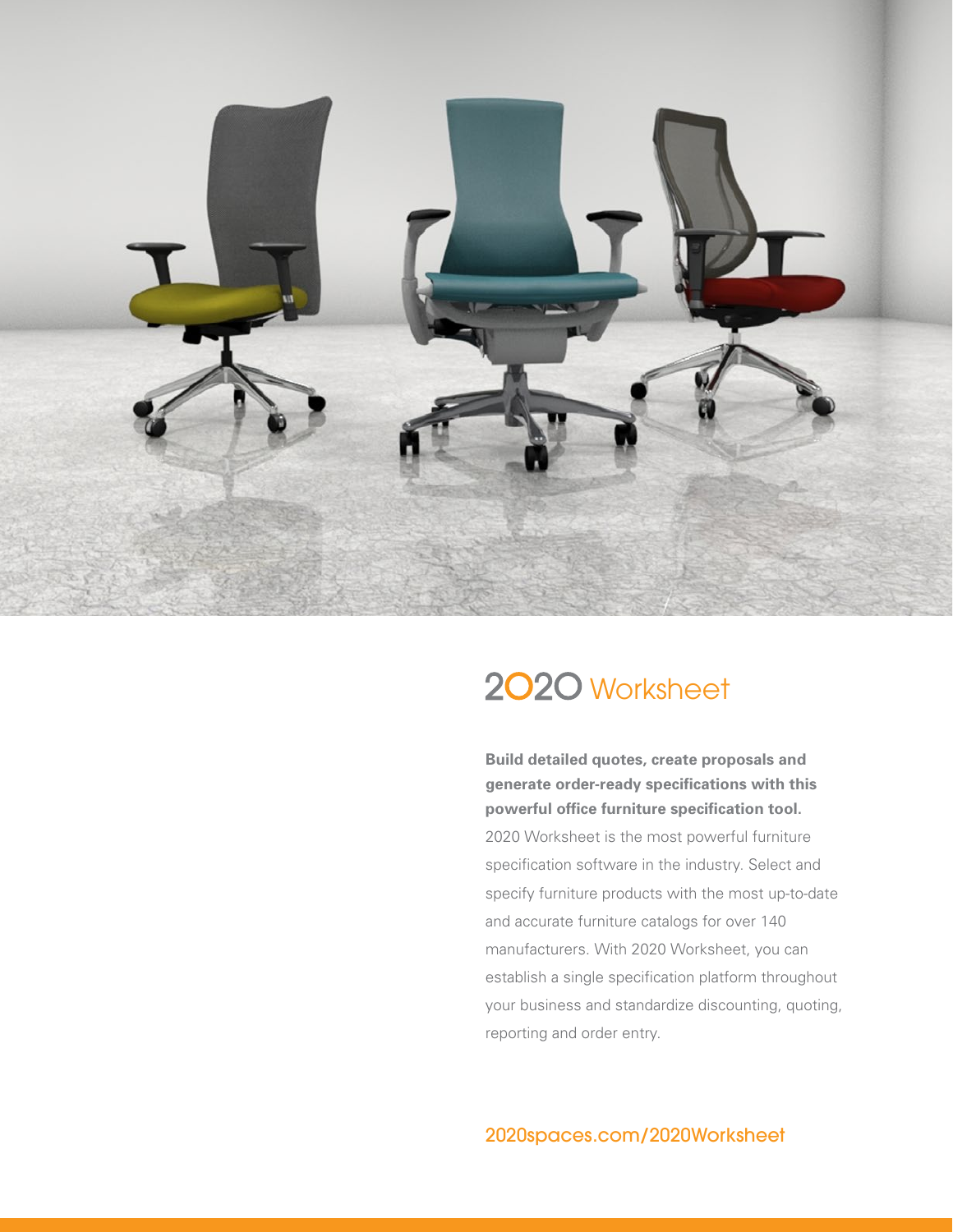# 2020 Worksheet

### **The Challenge**

Being the first to present a complete furniture quote often has a big impact on whether a project is won or lost. In order to do this, a business needs to have a consistent platform for all departments to keep the project rolling, shorten the sales cycle and reduce errors. Sales teams need to be empowered to work independently and build their own quotes using software that can electronically communicate with other team members to create a seamless flow of information.

#### **The Solution**

2020 Worksheet is the specification tool for 2020 Cap, 2020 Giza and 2020 Visual Impression. It allows your sales and design teams to communicate project data with each other and with other areas of your business. You can turn around detailed and customized proposals to customers quickly and avoid pricing errors with up-to-date product information and pricing. 2020 Worksheet is the essential tool for your entire business for quoting and specifying commercial furniture.



### **Benefits**

#### **Outpace the competition**

Deliver more detailed, accurate and complete quotes faster than the competition.

#### **Get the latest product information** Receive the latest product information for over 140 manufacturers each month.

## **Create a fluid information flow**

Communicate project data between design and sales teams electronically for a seamless flow of information.

#### **Adapt the solution to your business processes**

Integrate the 2020 Worksheet software, user interface and features into your existing business and sales processes. The software conforms to your business, not the other way around.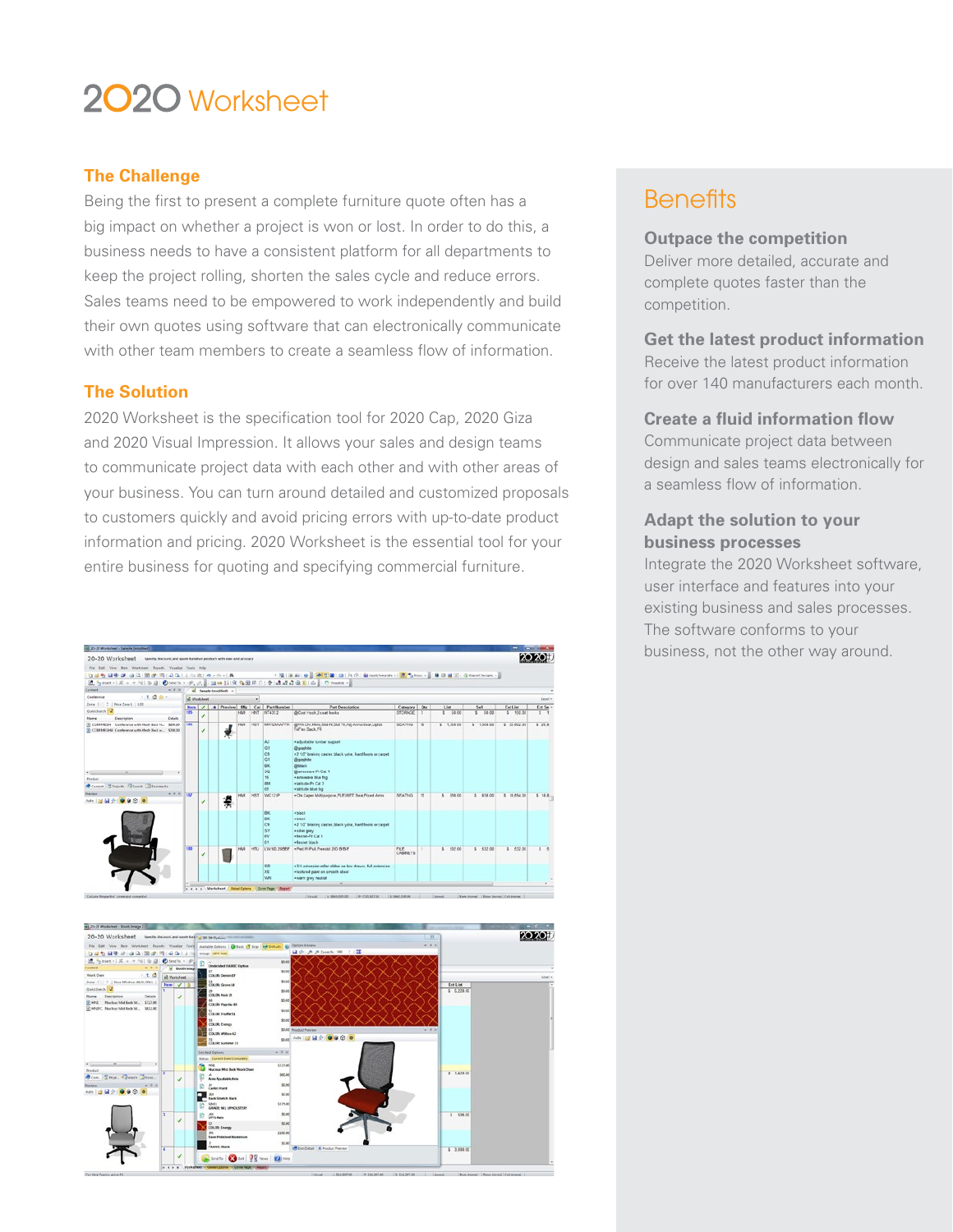### **Features**

#### **Standardized common platform**

Increase communication and decrease errors when your business is using the same software and data. Project files stay in synch and are compatible.

#### **Product and option preview**

Visually identify furniture products to select the proper one. View images within the specification and add them to proposals and reports.

#### **Report and proposal templates**

Build reusable custom reports and proposal templates that can quickly be applied to any project, creating professional presentations in seconds.

#### **Global option application**

Select common options and finishes once and apply them throughout a project, eliminating repetitive product option selections and reducing errors.

#### **Discounting and pricing**

Quickly set up discounting structures based on a variety of criteria. Save and share customer-specific discount schedules to increase efficiency and prevent customer dissatisfaction.

| Alas 1 Nas 2 Alas 3 Building Floor<br>Generic Finish Code<br>Mg<br>At Mo.<br>Part Number<br>Part Description<br>Tag<br>Qx<br>Cat<br>Category<br>Tile 42W 24H<br><b>CIMO</b><br>TS4226<br><b>PANEL TILE</b><br>Standard<br>217<br>DMO<br><b>STOWA</b><br>Task Low-Back with Fored Ame<br><b>SEATING</b><br>TASK<br>15<br>EMO.<br>CARD<br>60<br>T52424<br>Tão 24W 24H<br><b>PANEL TILE</b><br><b>CMO</b><br>DMO<br><b>Standard</b><br>TS4212<br>Tile 42W 12H<br>PANEL TILE<br>44<br><b>CMO</b><br>CMO.<br><b>Standard</b><br>4 Group By Trittered Bens (1)   2 Refresh @ Apply   Quick Options   P Venty<br><b>V</b> > Net Group<br>Selected Option<br>Option Groups<br>$= 0.001$<br>Fabric Grade<br><b>Base Finish</b><br>Chrome<br>√<br>23<br><b>Base Paint</b><br><b>EASE: Dark Grey</b><br>√<br>Skipped Optices<br>Door Paint Finish Selection<br><b>Black</b><br>√<br>ø<br>BW<br>Basketweave<br>÷<br><b>Skipped Option</b><br>Fabric Grade<br>Skipped Option<br>×<br>Glass Color<br>D<br><b>BEDOO</b><br>ŧ<br>Skipped Option<br>Leninde<br>۳<br>Paint<br>Back<br>雲<br>$rac{R}{\text{Rec}}$<br><b>Skipped Octon</b><br>Pull.<br>ł<br>Top Paint<br><b>Skipped Option</b><br>g)<br>$\frac{a}{c}$<br>鹦<br>$\frac{C}{C}$ ty tapers<br>23<br>CCM<br>Customer's Own Material<br>勁<br>FABG1<br>Fabric Grade 1<br>勁<br>FABG2<br>Fabric Grade 2<br>Ŧ,<br>Leather |  | El Properties   400 Autoston |  |  |  |  |  |  |   |  |  |  |  |  |                       |  |  |
|-----------------------------------------------------------------------------------------------------------------------------------------------------------------------------------------------------------------------------------------------------------------------------------------------------------------------------------------------------------------------------------------------------------------------------------------------------------------------------------------------------------------------------------------------------------------------------------------------------------------------------------------------------------------------------------------------------------------------------------------------------------------------------------------------------------------------------------------------------------------------------------------------------------------------------------------------------------------------------------------------------------------------------------------------------------------------------------------------------------------------------------------------------------------------------------------------------------------------------------------------------------------------------------------------------------------------------------------------------------|--|------------------------------|--|--|--|--|--|--|---|--|--|--|--|--|-----------------------|--|--|
|                                                                                                                                                                                                                                                                                                                                                                                                                                                                                                                                                                                                                                                                                                                                                                                                                                                                                                                                                                                                                                                                                                                                                                                                                                                                                                                                                           |  |                              |  |  |  |  |  |  |   |  |  |  |  |  | Depart Passon Quate # |  |  |
|                                                                                                                                                                                                                                                                                                                                                                                                                                                                                                                                                                                                                                                                                                                                                                                                                                                                                                                                                                                                                                                                                                                                                                                                                                                                                                                                                           |  |                              |  |  |  |  |  |  |   |  |  |  |  |  |                       |  |  |
|                                                                                                                                                                                                                                                                                                                                                                                                                                                                                                                                                                                                                                                                                                                                                                                                                                                                                                                                                                                                                                                                                                                                                                                                                                                                                                                                                           |  |                              |  |  |  |  |  |  |   |  |  |  |  |  |                       |  |  |
| MD<br>Modern<br>Ð<br>Pickup Sticks                                                                                                                                                                                                                                                                                                                                                                                                                                                                                                                                                                                                                                                                                                                                                                                                                                                                                                                                                                                                                                                                                                                                                                                                                                                                                                                        |  |                              |  |  |  |  |  |  | Đ |  |  |  |  |  |                       |  |  |





Set project discounts based on standard tiered discounting and apply discounts based on selected criteria.



Access hundreds of custom project attributes to build completely customized, reusable reports and proposals.